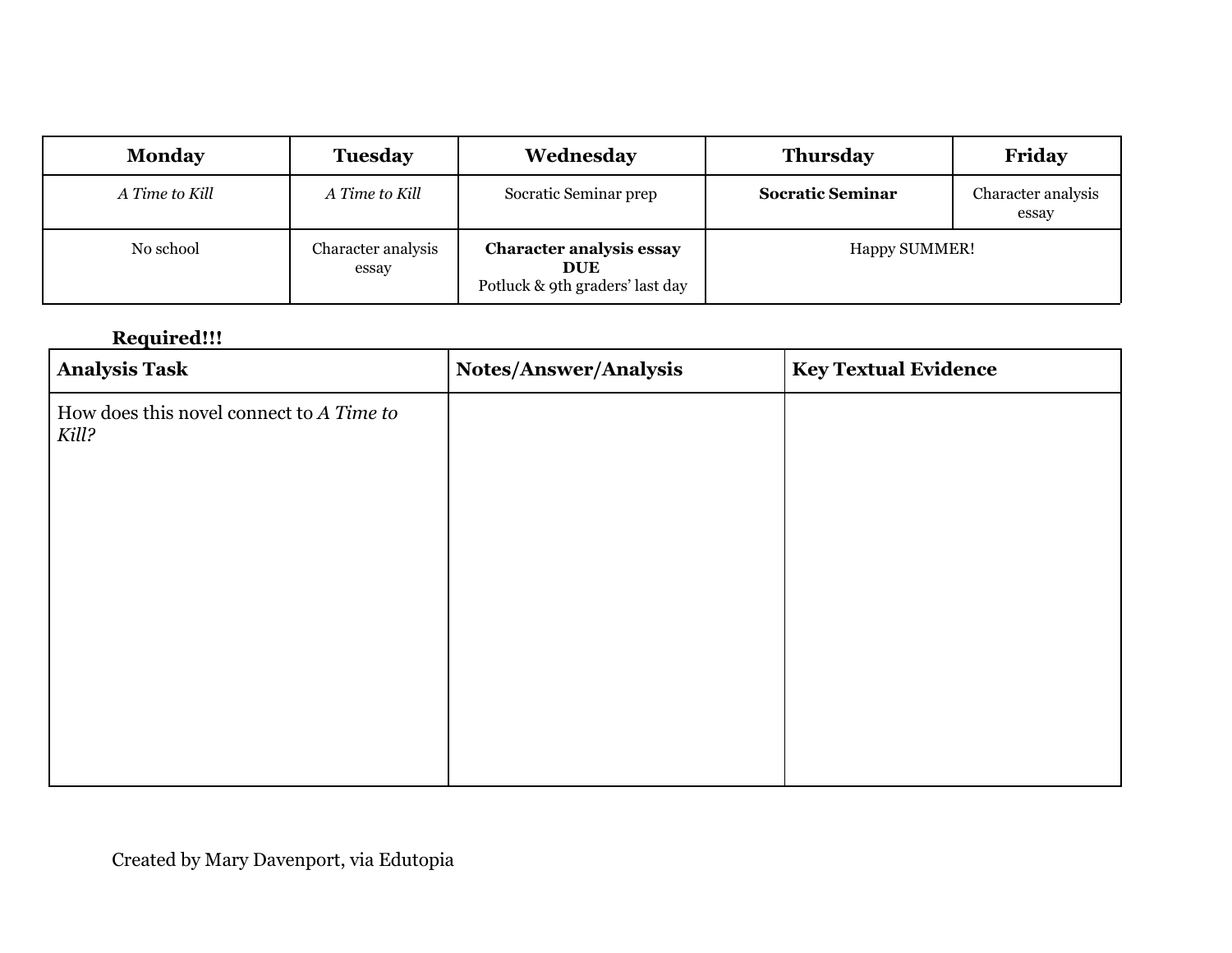## **Socratic Seminar Graphic Organizer (must THOROUGHLY answer at least EIGHT questions to participate in SS)**

| <b>Analysis Task</b>                     | Notes/Answer/Analysis | <b>Key Textual Evidence</b> |
|------------------------------------------|-----------------------|-----------------------------|
| What is a theme/message of the<br>novel? |                       |                             |
|                                          |                       |                             |
| Who does my character represent?         |                       |                             |

Created by Mary Davenport, via Edutopia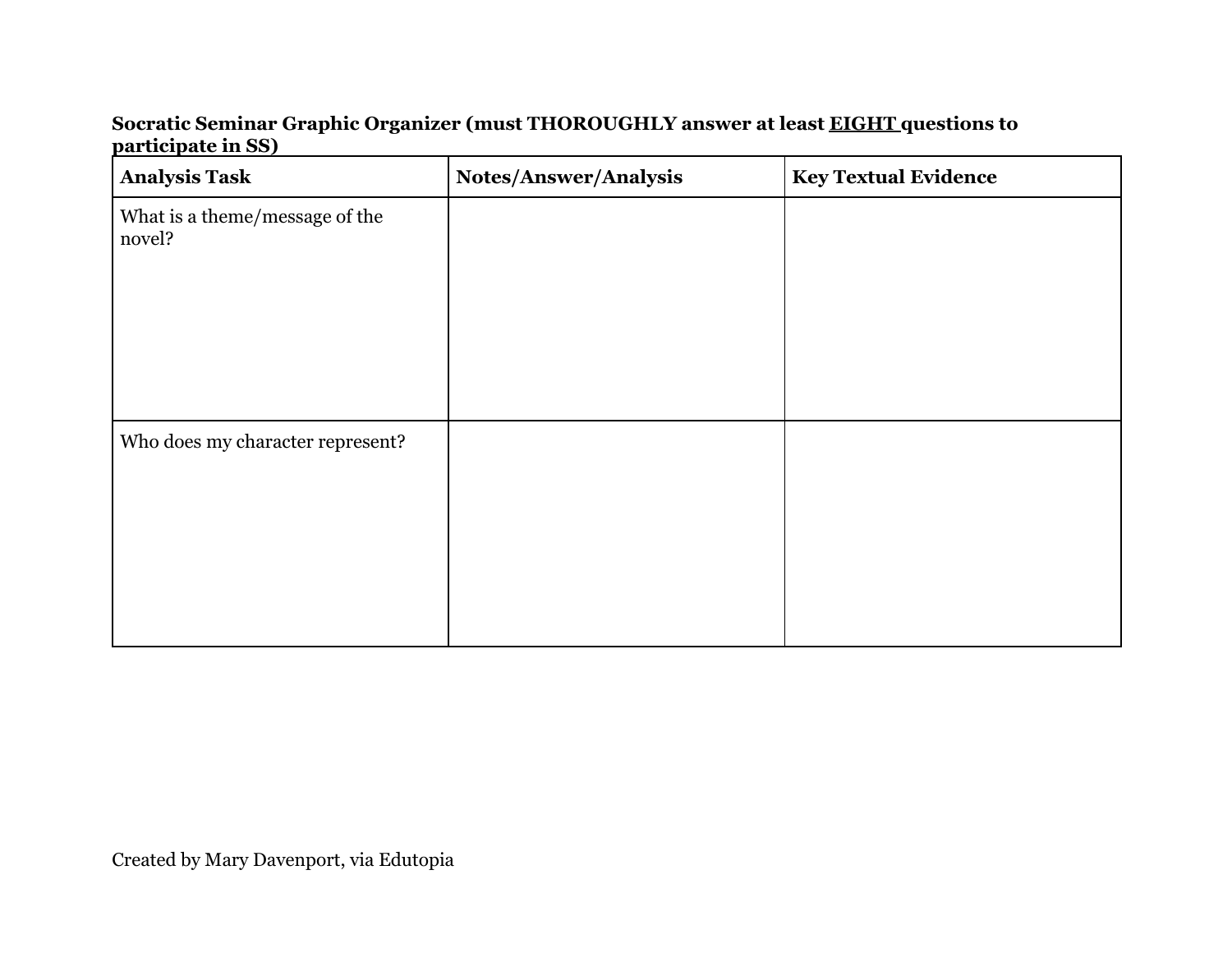| How does my character build theme?                    |  |
|-------------------------------------------------------|--|
|                                                       |  |
| Why does this novel matter in our<br>current society? |  |
|                                                       |  |
| Which character do you most relate to<br>and why?     |  |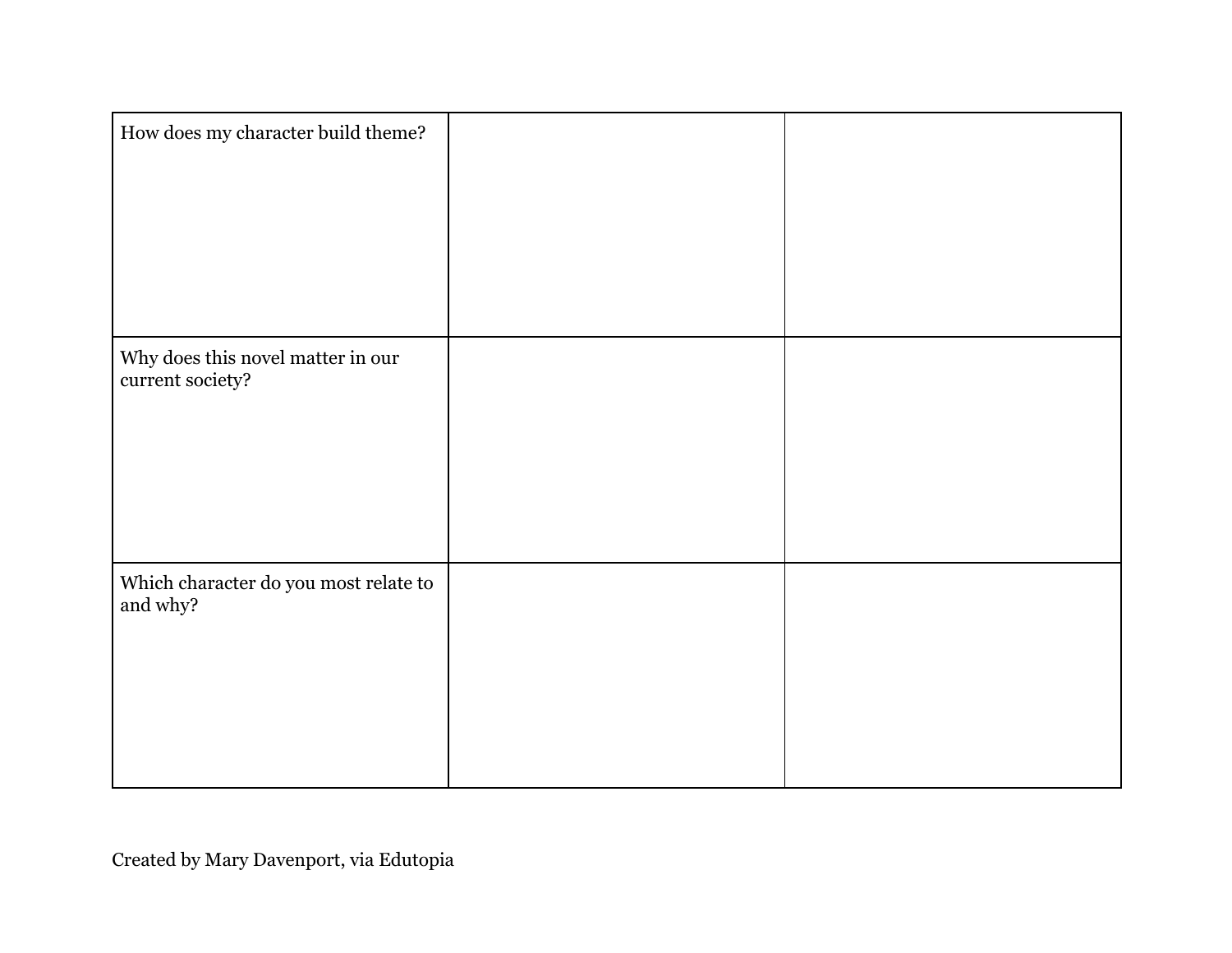| What other texts (songs, poems,<br>movies) does this novel connect to?<br>How?                        |  |
|-------------------------------------------------------------------------------------------------------|--|
| Who is the hero of this novel and why?                                                                |  |
| How does Lee depict various types of<br>father figures throughout the novel?<br>What are the effects? |  |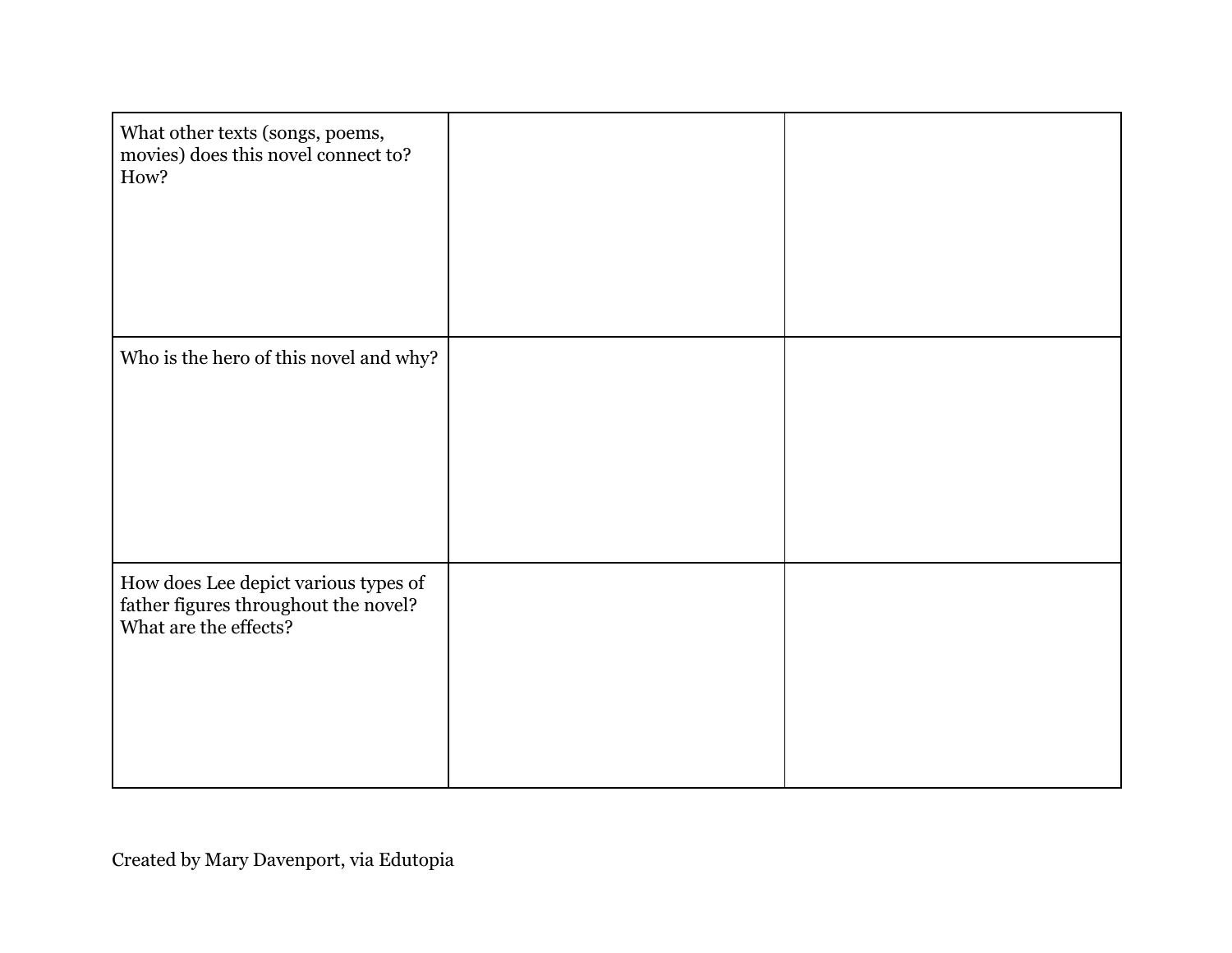| How does Lee depict various types of<br>mother figures throughout the novel?<br>What are the effects? |  |
|-------------------------------------------------------------------------------------------------------|--|
| How does Lee explore race in the<br>novel? What are the effects?                                      |  |
| How does Lee explore class in the<br>novel? What are the effects?                                     |  |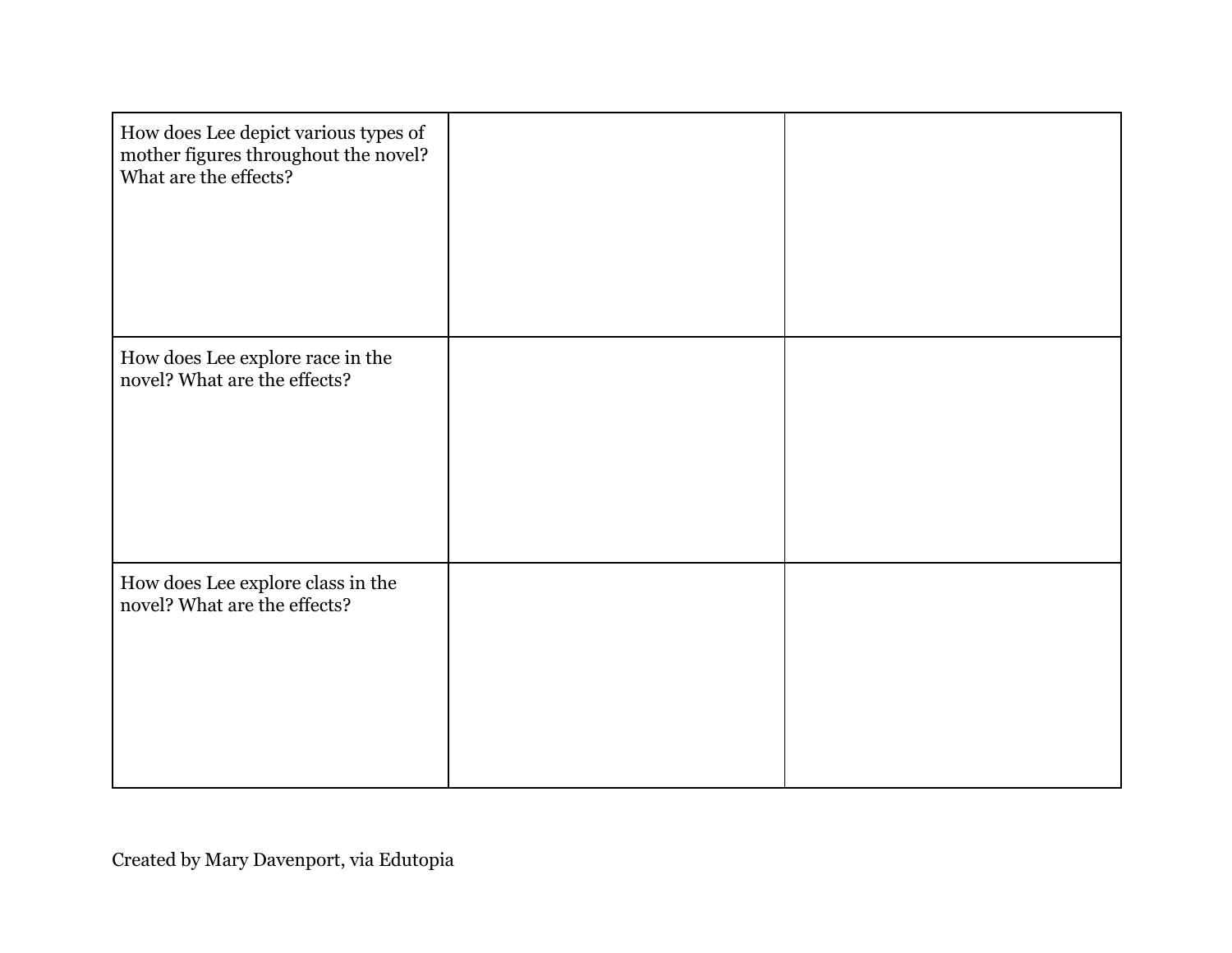| How does Lee explore gender in the<br>novel? What are the effects?                                                                                                                         |  |
|--------------------------------------------------------------------------------------------------------------------------------------------------------------------------------------------|--|
| How does Boo Radley's past history of<br>violence foreshadow his method of<br>protecting Jem and Scout? Does this<br>aggression make him more, or less, of<br>a sympathetic character?     |  |
| Why does Atticus Finch risk his<br>reputation, his friendships, and his<br>career to take Tom Robinson's case?<br>Do you think he risks too much by<br>putting his children in harm's way? |  |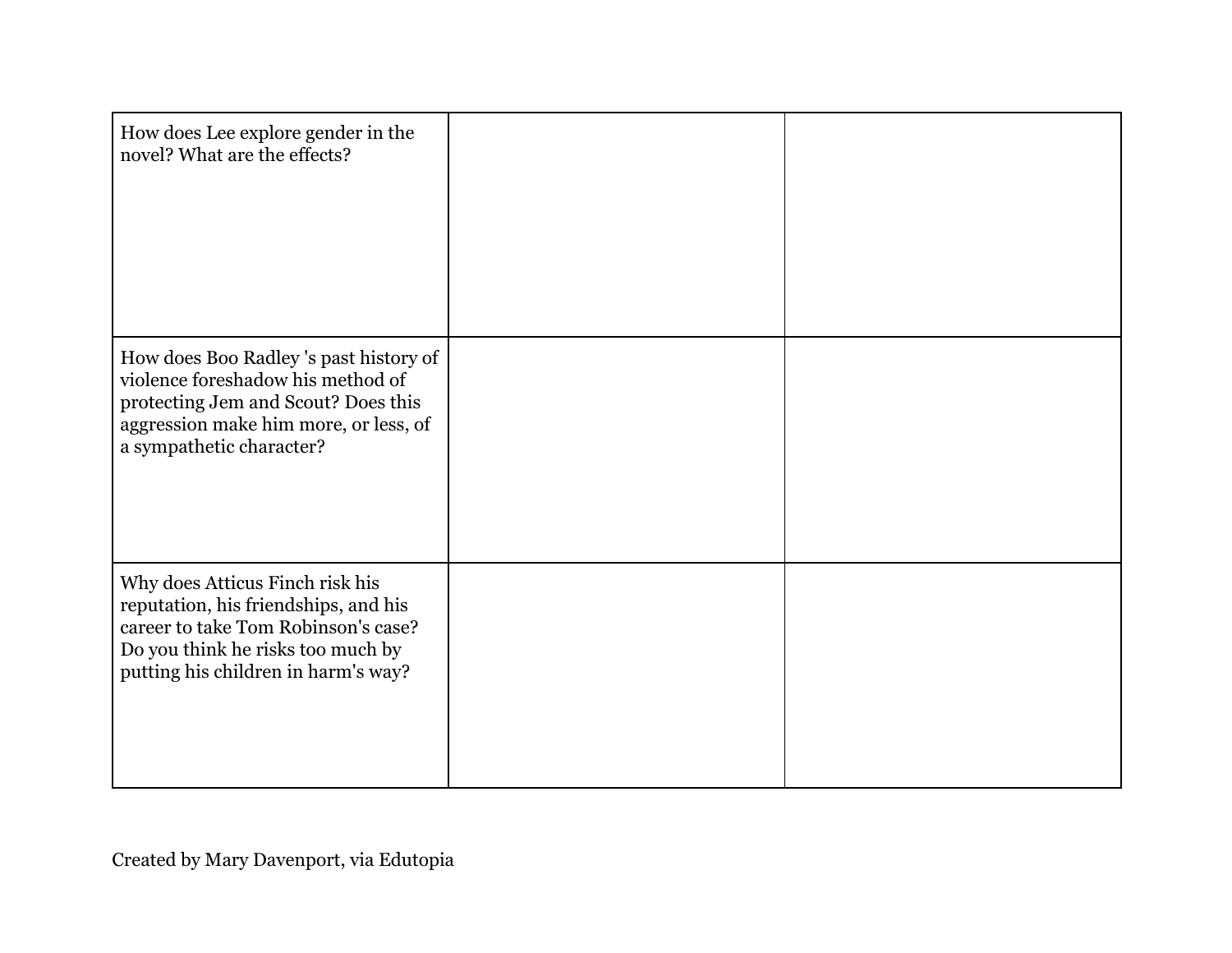| How does Jem and Scout's views of<br>Boo Radley change during the book?<br>Why?                                                                                                                                                                                                                                                                                  |  |
|------------------------------------------------------------------------------------------------------------------------------------------------------------------------------------------------------------------------------------------------------------------------------------------------------------------------------------------------------------------|--|
| Many of the characters in the novel<br>hold stereotypes about how<br>individuals will behave as a result of<br>their age, gender, race, social status,<br>etc. Which characters are the victims<br>of stereotyping? Do any of them break<br>through the behavior expected of<br>them, showing individuality and<br>exposing the falseness of labeling<br>people? |  |
| Who is the villain of this story and<br>why?                                                                                                                                                                                                                                                                                                                     |  |

Created by Mary Davenport, via Edutopia